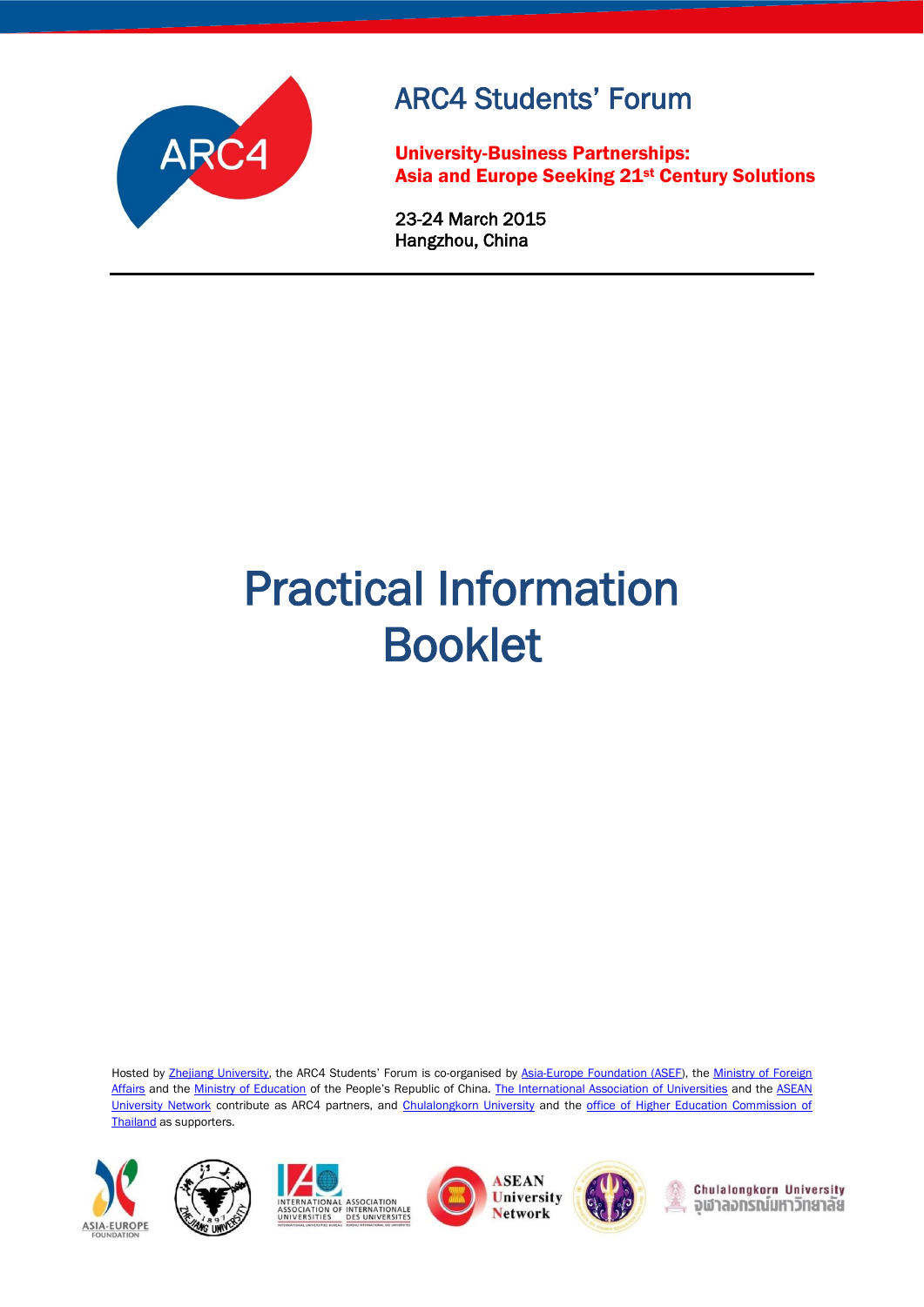## **Table of Contents**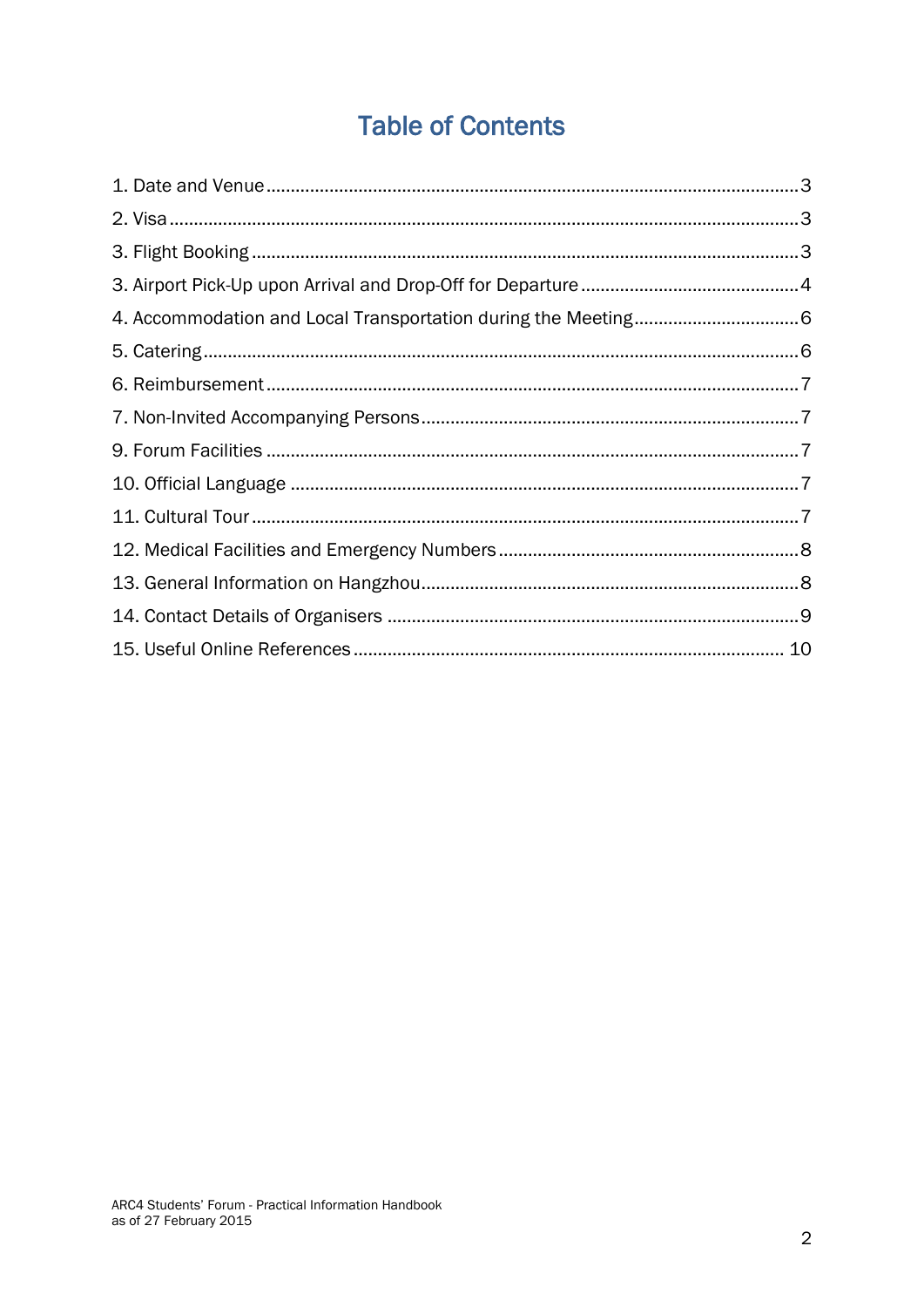## <span id="page-2-0"></span>1. Date and Venue

The ARC4 Students' Forum will be held in Hangzhou, China from Monday to Tuesday, 23 and 24 March 2015, at the following venue:

> Alumni Center, Zijingang Campus, Zhejiang University 866 Yuhangtang Road, Hangzhou, Zhejiang 310058, P.R.China <http://www.zju.edu.cn/english/>

The Forum will officially start with *Welcome Remarks* and a *Networking Session* on Sunday, 22 March 2015 at the Zijingang International Hotel between 19:30 – 21:30.

During the check-in at hotel and registration, participants will receive the Forum bag and badge.

The Forum will formally end with a *Farewell Dinner* on Tuesday evening, 24 March 2015 at around 19:30.

A Cultural Tour will take place on Wednesday, 25 March 2015 (optional for participants).

## <span id="page-2-1"></span>2. Visa

The participants who require a visa to travel to China are advised to apply for the visa at the Chinese Embassy/Consulate nearest to their place of residence 2-3 weeks before their departure. Please ensure that your passport is valid for at least six more months from the day of your arrival to China.

The Asia-Europe Foundation (ASEF) is in a close coordination with the Chinese Ministry of Foreign Affairs, as one of the co-organisers of the Forum, to facilitate the process of visa application for ARC4 participants.

## <span id="page-2-2"></span>3. Flight Booking

Participants are responsible for their own flight itinerary and flight booking. Please arrive in Hangzhou Airport/Train Station by 5pm on Sunday, 22 March 2015.

Airport Options and Transportation from the Airport to the Hotel in Hangzhou

(depending on the costs and availability of flights from the city of departure:

1) Hangzhou Xiaoshan International Airport (HGH) <http://www.hzairport.com/bus.aspx> Tel: +86-571-86662539 (08:00-23:00)

2) Shanghai Pudong Airport (PVG): Further transportation via university minibus to Hangzhou <http://en.shairport.com/pudongair.html>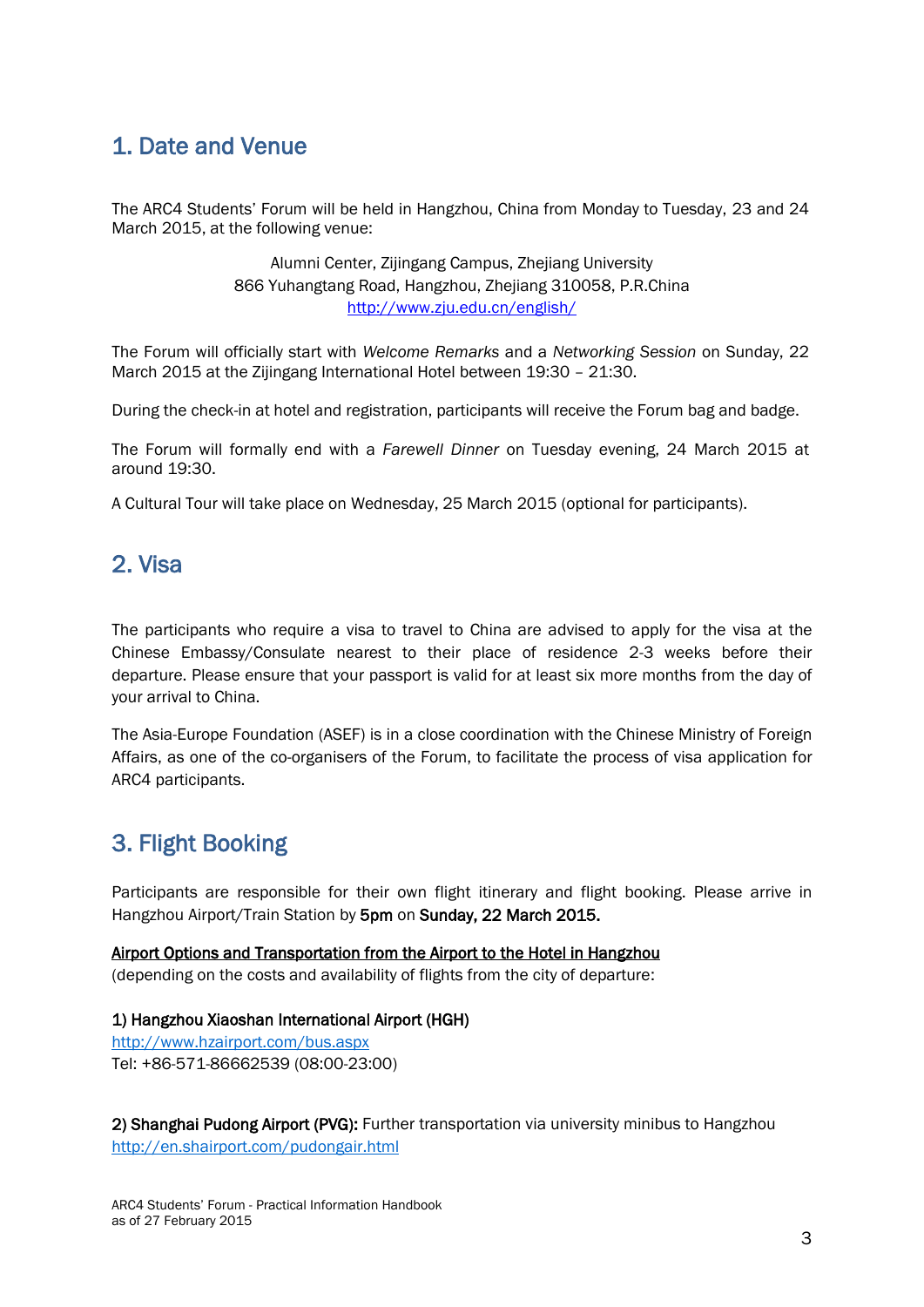3) Shanghai Hongqiao Airport (SHA): Further transportation via high-speed train to Hangzhou <http://en.shairport.com/pudongair.html> <http://service.shmetro.com/en/>

Flight tickets may only be purchased from the country of participants' residence to Hangzhou or Shanghai and back to the destination of origin.

All participants must keep the boarding passes for both legs of the journey, and provide them to ASEF upon return to their country of residence.

ASEF will not reimburse one-way air tickets and layovers longer than 24 hours.

## <span id="page-3-0"></span>3. Airport Pick-Up upon Arrival and Drop-Off for Departure

Student volunteers of Zhejiang University will assist the participants upon arrival and for the departure. Please inform ASEF by Monday, 9 March 2015 of your detailed flight information, including flight numbers, scheduled arrival time and scheduled departure time for the smooth facilitation of the pick-up and drop-off services by Zhejiang University.

#### 1) Hangzhou Xiaoshan International Airport (HGH)

Arrival (22 March 2015): Please proceed to the international passengers' exit of Terminal 1 where student volunteers from Zhejiang University will hold the sign "ZJU-ARC4". They will assist you to get to the university minibus which will bring you to the hotel. The minibuses will be arranged in slots in accordance with the participants' arrival times.

Departure (24-25 March 2015): Zhejiang University will arrange for a university minibus to send the participants at certain timings to the airport.

#### 2) Shanghai Pudong Airport (PVG)

Arrival (22 March 2015): Please proceed to the international passengers' exit of Terminal 1 and Terminal 2 where student volunteers from Zhejiang University will hold a sign of "ZJU-ARC4". They will assist you to purchase the coach tickets to Hangzhou and accompany you to the coach station. The coach journey takes about 3 hours. In Hangzhou, student volunteers will meet you upon your arrival in Hangzhou at the Hangzhou Dragon Tourism Center coach station. From there, a university minibus will bring you to Zijingang International Hotel.

Departure (24-25 March 2015): Zhejiang University will arrange for a university minibus to send the participants at certain timings to the coach station at Hangzhou Dragon Tourism Center.

#### 3) Shanghai Hongqiao Airport (SHA)

Arrival (22 March 2015): Please proceed to the international passengers' exit of Terminal 1 where student volunteers from Zhejiang University will hold a sign of "ZJU-ARC4". They will assist you to go to the subway line 10, to pick you up upon your arrival at Hongqiao Raiway Station Stop, to purchase high-speed train tickets for you (the trip takes about 1 hour), to pick you up upon your arrival at the passengers' exit either at Hangzhou Railway Station or Hangzhou East Railway Station, and to send you to the hotel by a university minibus.

Departure (24-25 March 2015): Zhejiang University will arrange for a university minibus to send the participants at certain timings to Hangzhou Railway Station or Hangzhou East Railway Station.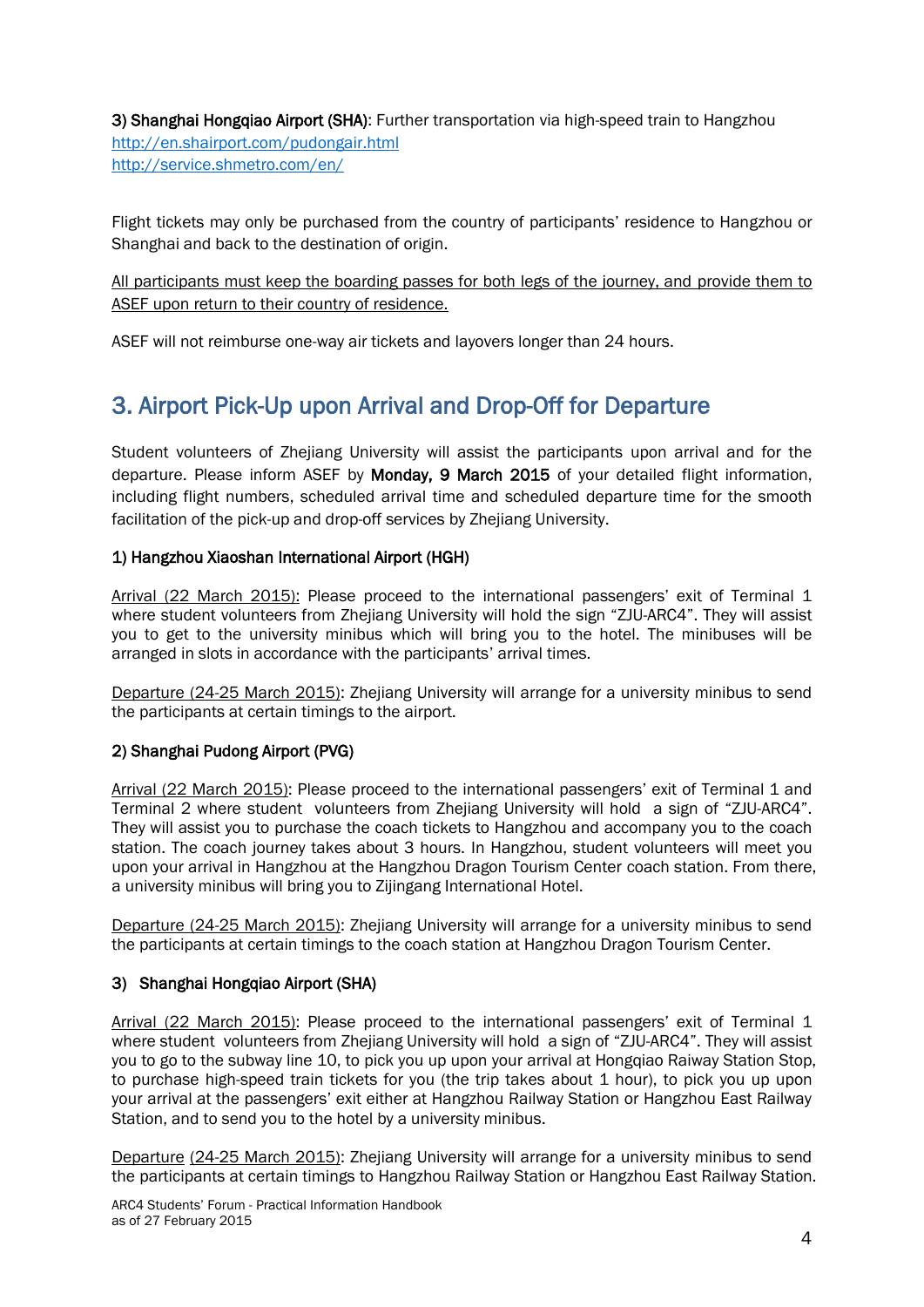#### Some useful English-Chinese phrases:

• At the Hangzhou Xiaoshan Airport.

I want to go to the Zijingang International Hotel by taxi. Please send me to the hotel. The address is 796 Shenhua Road, Xihu District, Hangzhou, 。 我想打的到紫金港国际饭店,请打表并在下车时给我发票。

地址是:杭州市西湖区申花路 796 号。

#### At Shanghai Pudong Airport

Where is the coach (long-distance bus) ticket for Hangzhou? 请问去杭州的长途大巴车站在哪里?

I want to buy a coach (long-distance bus) ticket for Hangzhou. 我想买去杭州的长途大巴车票。

I want to go to the Zijingang International Hotel by taxi. Please send me to the hotel. The address is 796 Shenhua Road, Xihu District, Hangzhou, 。 我想打的到紫金港国际饭店,请打表并在下车时给我发票。 地址是:杭州市西湖区申花路 796 号。

#### At Shanghai Hongqiao Airport

I want to go to the Hongqiao train station by taxi. Please send me to the Hongqiao train station. 我想打的到虹桥火车站,请打表并在下车时给我发票。

I want to buy a high-speed railway train ticket for Hangzhou. 我想买去杭州东站或杭州城站的高铁票或者动车票。

I want to go to the Zijingang International Hotel by taxi. Please send me to the hotel. The address is 796 Shenhua Road, Xihu District, Hangzhou, 。 我想打的到紫金港国际饭店,请打表并在下车时给我发票。 地址是:杭州市西湖区申花路 796 号。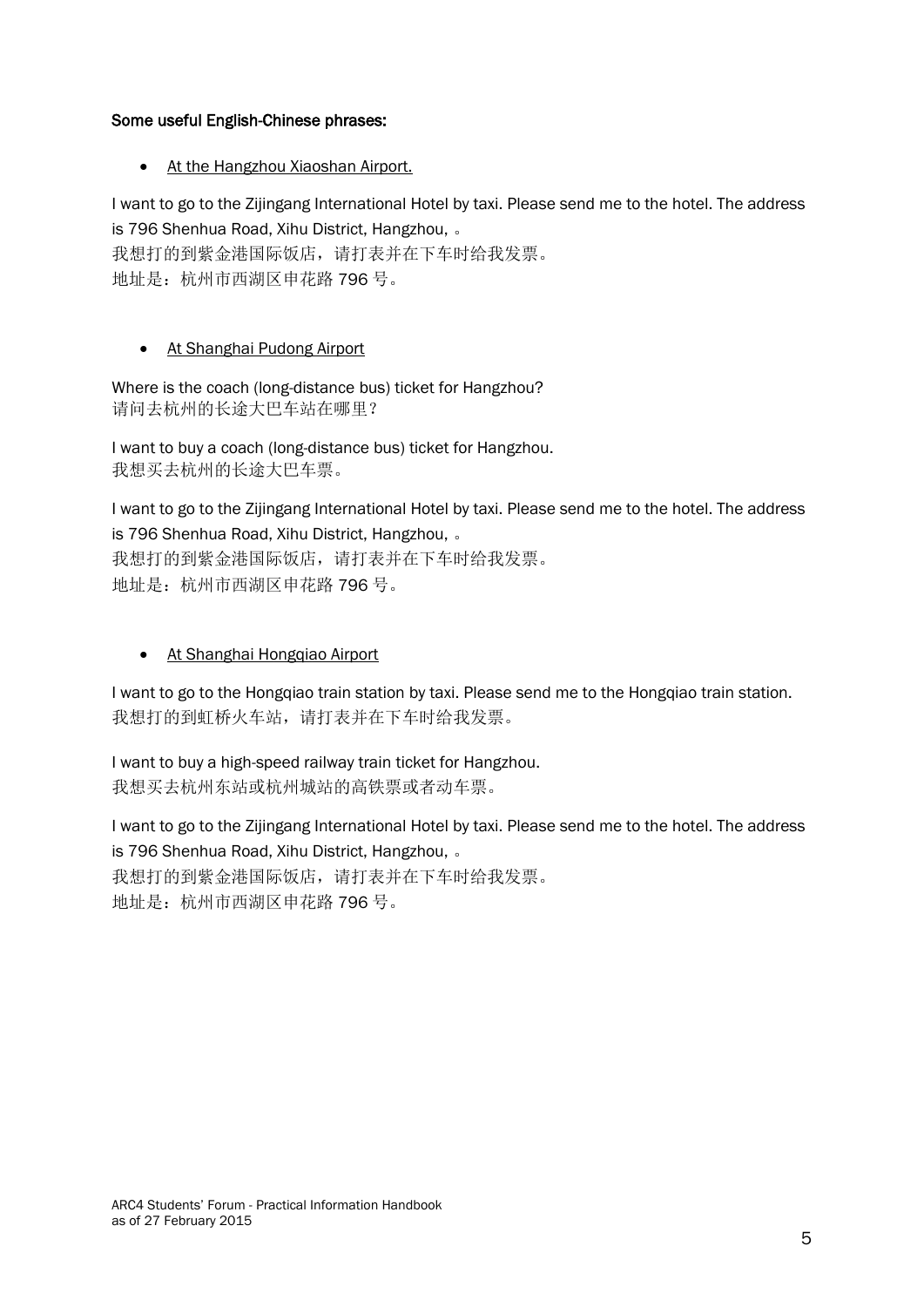## <span id="page-5-0"></span>4. Accommodation and Local Transportation during the Meeting

#### Zijingang International Hotel

796 Shenhua Road, Xihu District, Hangzhou, China ZIP: 310030 Website: [www.zjghotel.com.cn](http://www.zjghotel.com.cn/) Tel: 0571-89710000 Fax: 0571-89731222 E-mail: [zjgkg@hotmail.com](mailto:zjgkg@hotmail.com)

Accommodation will be covered and directly arranged by the organisers (3-nights, twin-bed shared room (check-in on Sunday, 22 March, from 14:00 onwards, and check-out on Wednesday, 25 March, before noon). The hotel accommodation includes breakfast. Please note that participants are paired up by the organisers to share a room, always with the same gender and in most cases to ensure an Asian and a European participant sharing the same room.

Any other expenses of a personal nature (e.g. additional accommodation, telephone calls, laundry, medical, etc.) will be borne by the participant, as well as meals before the start and after the end of the programme.

Participants who wish to stay at the Zijingang International Hotel after Wednesday, 25 March 2015, please inform the ARC4 team by 5 March 2015 to request for an extension of the room reservation. The costs of extended accommodation will be borne by the participants.

Participants who wish to join the Cultural Tour on Wednesday, 25 March 2015 and stay overnight will also need to extend the hotel reservation through the organisers and bear the costs themselves.

The organisers take care of local transportation to and from the various forum venues during the conference (i.e. hotel, forum venue, dinner venues, visit to Alibaba Group Headquarters).

## <span id="page-5-1"></span>5. Catering

.

The organisers will provide the following meals during the Forum:

- Breakfast for 23-25 March 2015 (included in hotel accommodation)
- Welcome Buffet on 22 March 2015
- **.** Lunch and Tea Breaks on 23-24 March 2015
- Dinner on 23 March 2015
- Farewell Dinner on 24 March 2015

Both Chinese and Western food will be available.

We have forwarded your dietary requirements to the local organisers, as you have indicated in your registration form.

ARC4 Students' Forum - Practical Information Handbook as of 27 February 2015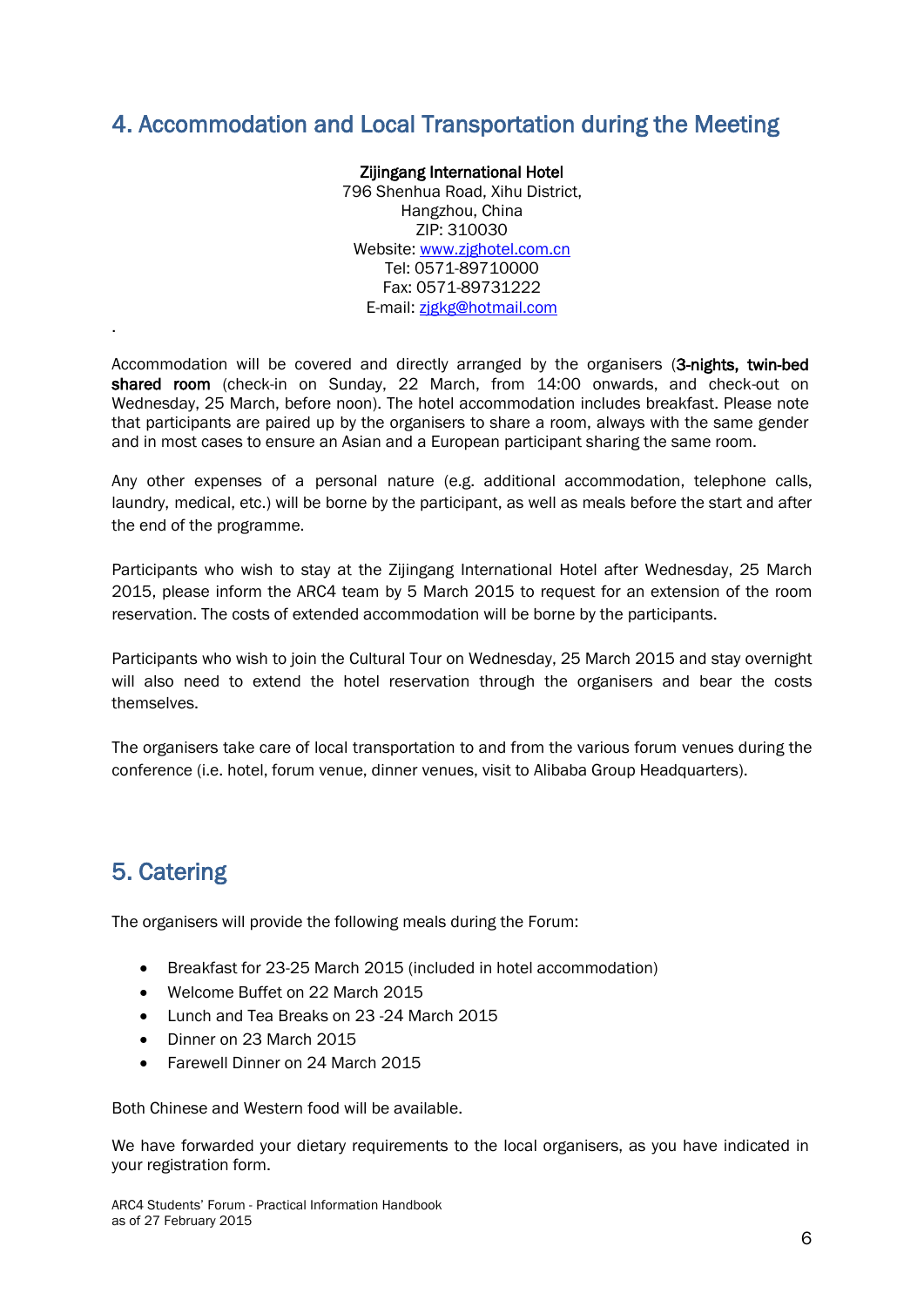## <span id="page-6-0"></span>6. Reimbursement

For travelling from abroad, the maximum reimbursement of travel costs are 800 SGD for Asiabased participants, 1600 SGD for Europe-based participants and 1200 SGD for participants based in Australia and New Zealand. The travel costs include an Economy class airfare ticket, local public transportation to/from airport in the participants' country of residence (no taxi), visa and travel insurance.

The travel costs will be only reimbursed on the provision of the following original documents:

- The (e-)ticket/full travel itinerary (most direct economical route)
- All boarding passes or bus/train tickets (round trip including transit flights)
- Invoice/receipt of the ticket purchase (for agent booking) or payment confirmation (for online booking)
- Visa receipt (if applicable)
- Receipt and ticket of local public transportation from the participants home-town to the airport/bus or train station (no taxi)
- Receipt of the travel insurance purchased with copy of the insurance policy

Please assure to keep the original documents, as only these qualify for the reimbursement.

## <span id="page-6-1"></span>7. Non-Invited Accompanying Persons

The organisers are not able to bear the costs or make any logistical arrangement for accompanying family members or other non-participants of the Forum. Non-invited people will not have access to the Forum.

## <span id="page-6-2"></span>9. Forum Facilities

There is free Wi-Fi at the Forum venue. Participants can charge their computer and mobile phones at the Forum Secretariat.

## <span id="page-6-3"></span>10. Official Language

The official working language of the ARC4 Students' Forum is English. The organisers will not provide any interpretation/translation services.

## <span id="page-6-4"></span>11. Cultural Tour

The Cultural Tour on Wednesday, 25 March 2015 is optional for Participants. Lunch will be provided on the day. Details on the tour will be communicated by 9 March 2015.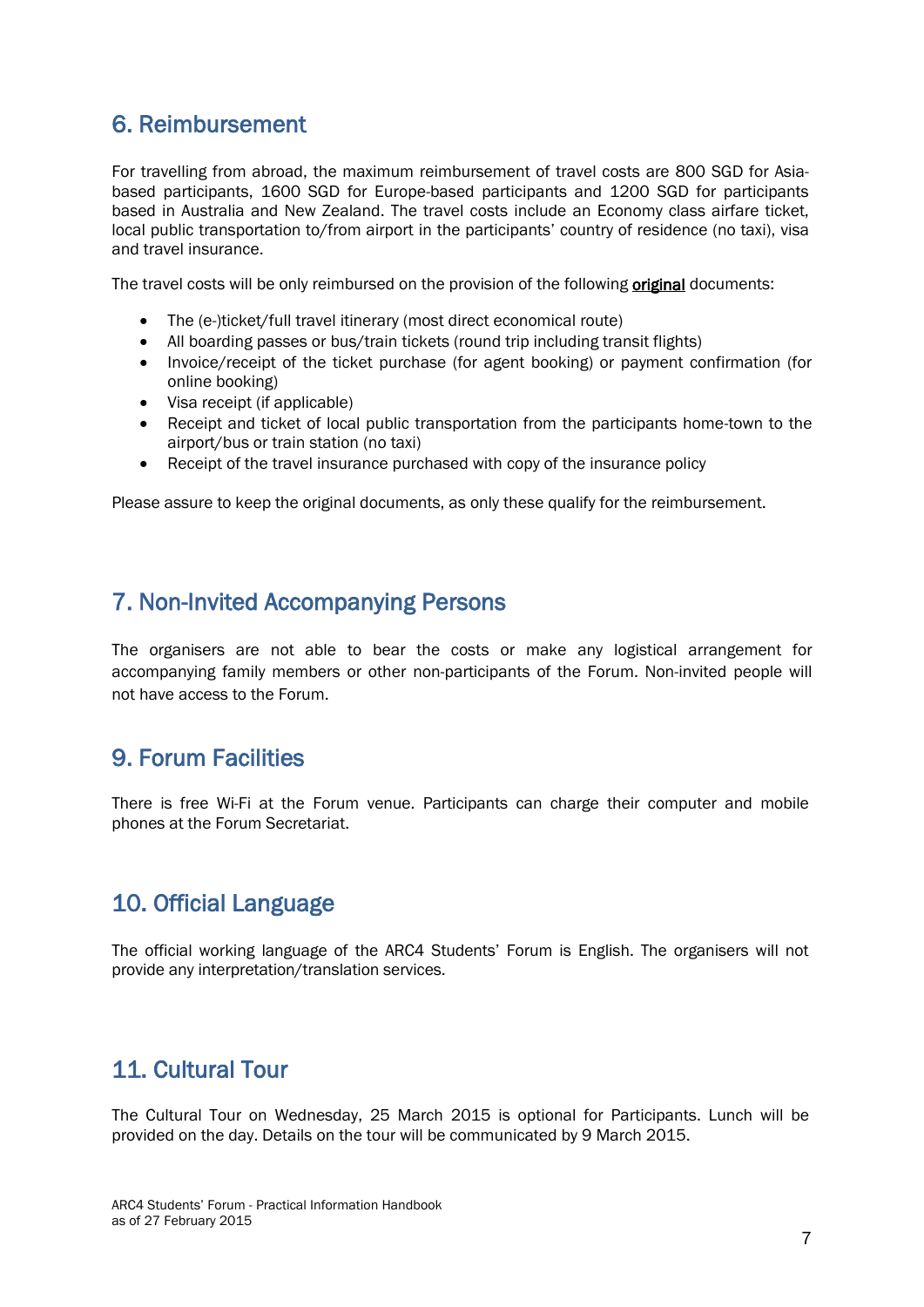## <span id="page-7-0"></span>12. Medical Facilities and Emergency Numbers

If you are currently on medication, please bring an adequate supply since the medicine prescribed to you may not be available locally. For minor medical enquiries, please inform the organisers.

Participants are responsible for their own expenses arising from special medical services. However, ASEF will cover the cost of travel insurance (capped at 50 Euro) for the duration of the project from 22 - 25 March 2015. It is recommended that participants obtain adequate cover for travel, health and accident insurance before departure from their country of residence.

#### Emergency Numbers:

| <b>General Emergency Number</b> | 110 |
|---------------------------------|-----|
| (Police, Ambulance, Fire)       |     |
| Police                          | 110 |
| Ambulance<br>Fire               | 120 |
|                                 | 119 |

## 6. Dress Code and Items to Bring

The attire during the ARC4 Students' Forum is smart casual (i.e. business shirt, pants, covered shoes). Traditional attire or National dress are encouraged during the cultural evening.

Participants are also requested to bring their own working equipment for the Forum, e.g. Laptop/Tablet.

## <span id="page-7-1"></span>13. General Information on Hangzhou

Standard time zone UTC/GMT +8 hours

#### Weather

The average temperature for March typically ranges between 10 C and 14 C. Coats and a light sweater or T-shirts are suitable.

Thicker clothing is advisable when going out in the morning or at night. An umbrella/wet weather clothing is also useful.

Currency and Banking The currency in China is the Renminbi (RMB/Yuan) 1 RMB/Yuan approximately = 0.14 Euros/0.16 USD

ARC4 Students' Forum - Practical Information Handbook as of 27 February 2015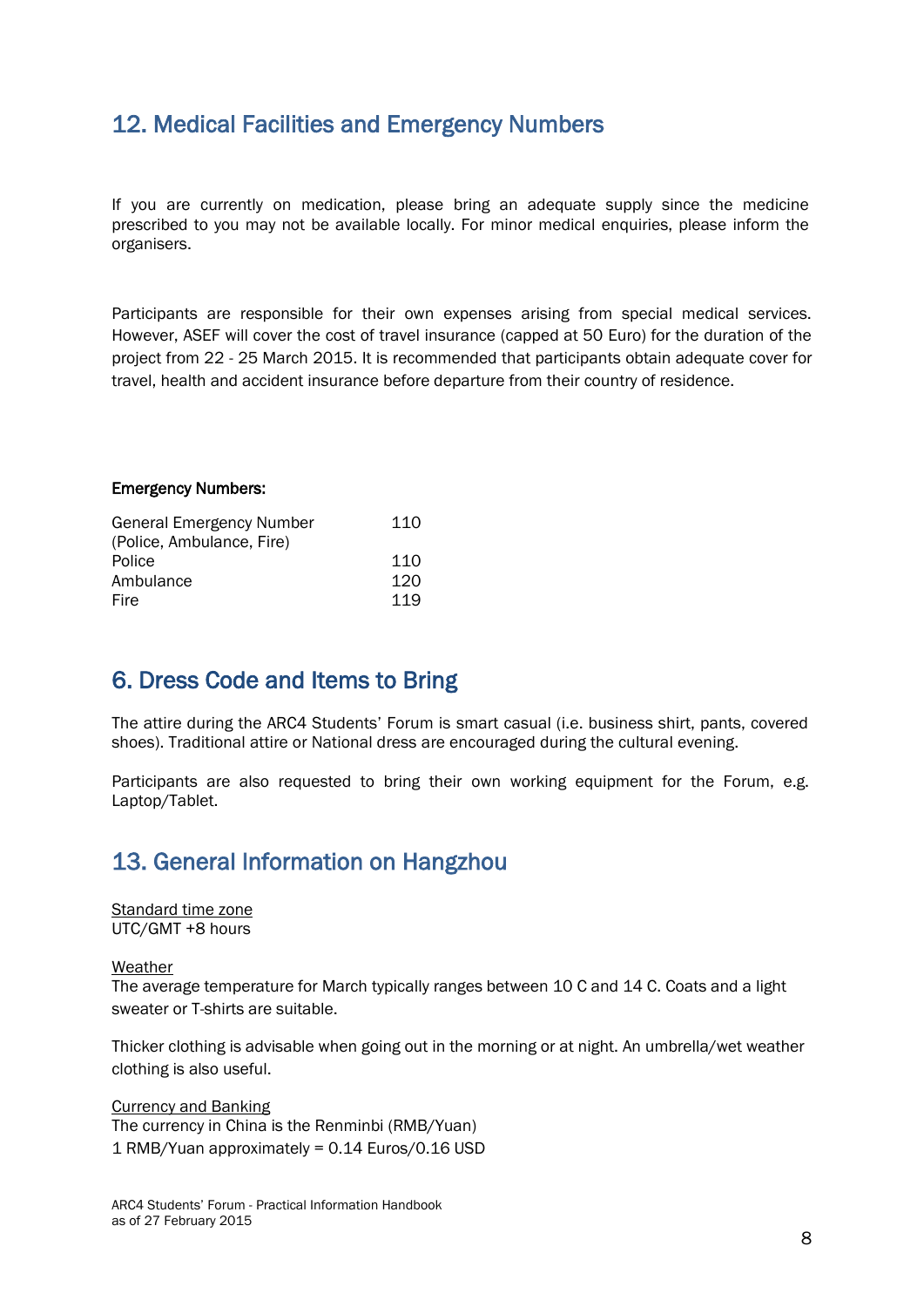Chinese banks are typically open at 08:30 and close at 16:30 on weekdays. They are even open on weekends. ATMs can be easily found in Hangzhou. Visa, MasterCard and other major debit/credit cards may be used.

**Electricity** 

The standard voltage in China is 220V, 50 HZ, AC.

The outlet is three-pronged, and is similar to the ones used in Australia and New Zealand. You are recommended to bring your own adaptor.



Communications

The international telephone country code for China is +86. The local code for Hangzhou is 571 To call Hangzhou from abroad, you will need to dial: 0086 + 571 + Local Number

Tourism in Hangzhou

- <http://english.ctrip.com/>
- <http://www.96123.com/>
- <http://en.gotohz.com/>

## <span id="page-8-0"></span>14. Contact Details of Organisers

If you require any further information on the organisation and/or your participation in the ARC4 Students' Forum, please contact:

#### Asia-Europe Foundation (ASEF)

Ms Natalie HONG

Project Manager, Education Department T.: +65-68749715 E: [arc@asef.org](mailto:arc@asef.org)

#### Mr Marcel BANDUR

Project Officer, Education Department T: +65-68749714 E: [arc@asef.org](mailto:arc@asef.org)

#### Asia-Europe Foundation (ASEF)

31 Heng Mui Keng Terrace Singapore 119595 [www.asef.org](http://www.asef.org/) Tel: +65-6875 9700

#### Zhejiang University

#### Mr XUE Fei

Deputy Director, International Relations T: +86 571 88981165 E: [xuefeifrank@zju.edu.cn](mailto:xuefeifrank@zju.edu.cn)

ARC4 Students' Forum - Practical Information Handbook as of 27 February 2015

#### Ms QIN Jirong,

Project Officer, Conference Centre T: + 86 13291872757 E: [qinjirong@zju.edu.cn](mailto:qinjirong@zju.edu.cn)